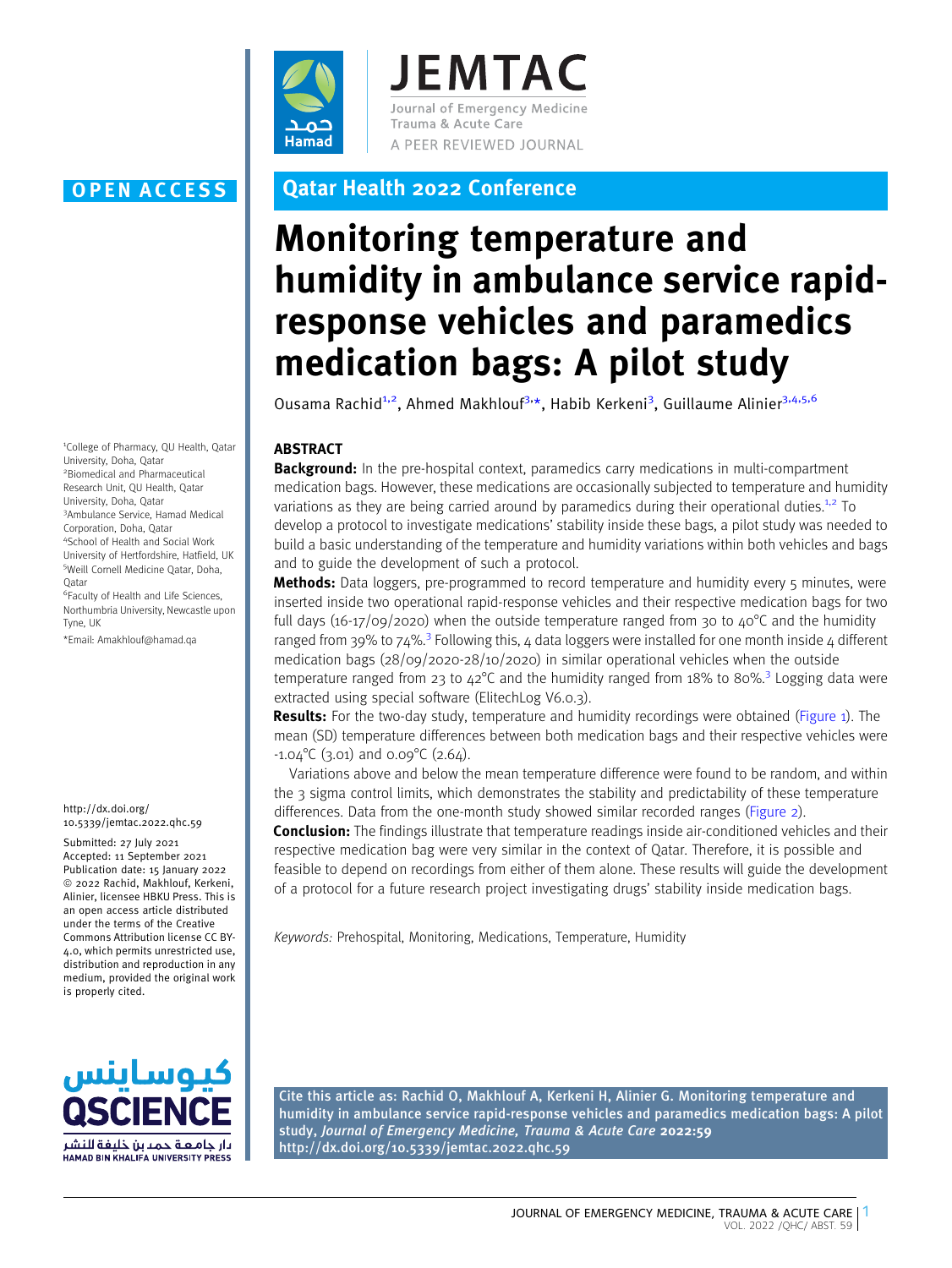<span id="page-1-0"></span>

Figure 1. Temperature and humidity readings of the two emergency response cars and their respective medication bags (Temperature recording in black and humidity recording in green)

**Ethical approval:** This pilot study was approved by Hamad Medical Corporation Ambulance Service Production Committee.

Acknowledgments: The researchers acknowledge Hamad Medical Corporation Ambulance Service for funding the study by providing the logistics to install the data loggers and collect them from rapid response vehicles and medication bags.

This work was made possible by the Qatar National Research Fund [UREP25-069-3-021] and Qatar University Student Grants [QUST-1-CPH-2020-11, QUST-2-CPH-2019-23, QUST-1-CPH-2019-7, QUST-2- CPH-2018-6]. The contents herein are solely the responsibility of the authors.